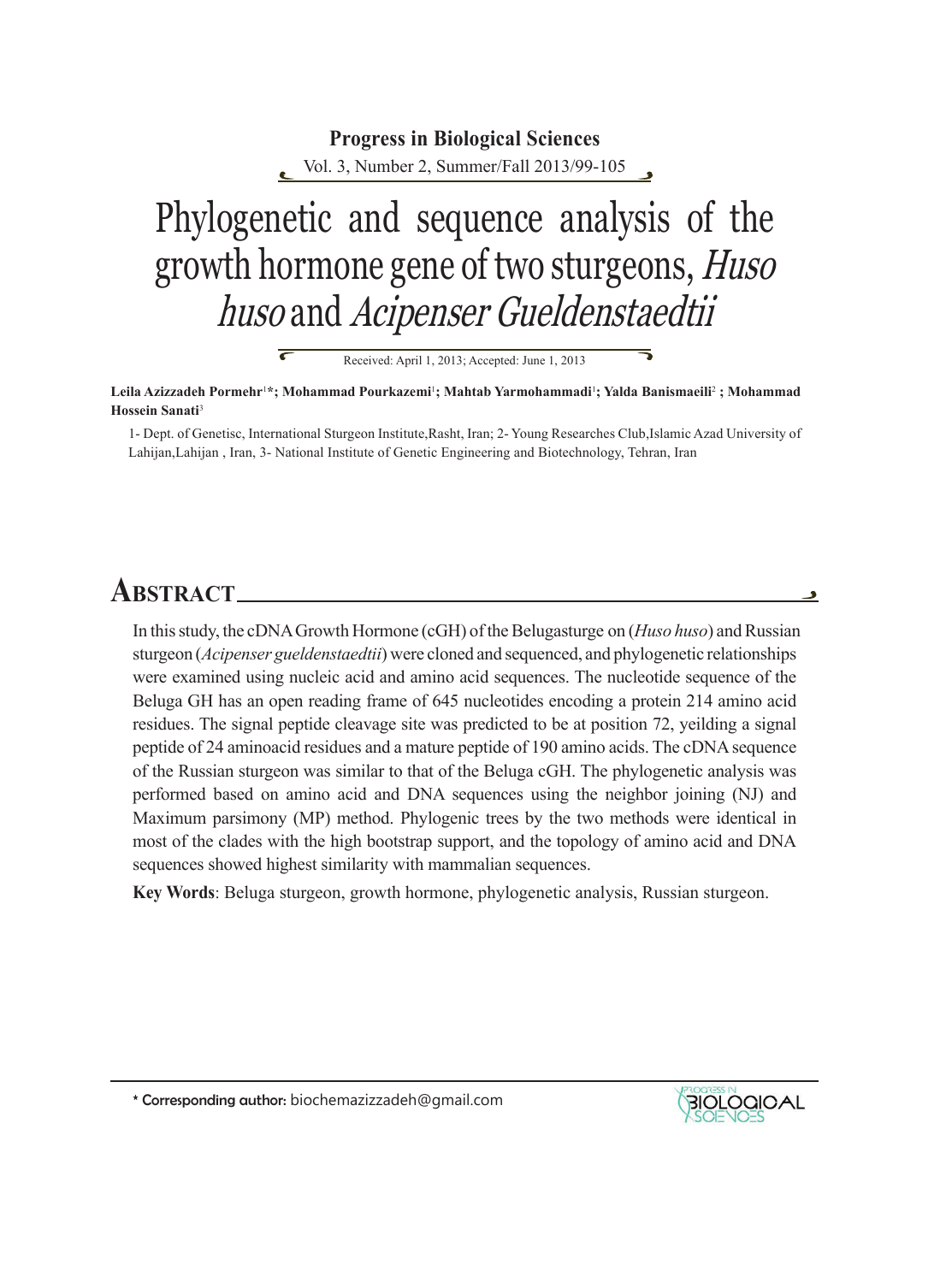# **Introduction**

Ancient order Acipenseriforms are the first recognizable believed to date back to the lower Jurassic, approximately 200 million years ago (1).They lived along the coasts of the atlantic and pacific oceans, in the mediterranean and black seas, in rivers, lakes and island seas. The sharp decline of sturgeon populations in their native habitats, mainly in Caspian Sea, is the result of overfishing for meat and caviar, and of the damming of rivers for spawning. These considerations combined with certain life history characteristics make the study of Acipenseridae necessary (2).

Growth Hormone (GH) is a polypeptide hormone, importantfor growth regulation in vertebrates. GH together with prolactin and somatolactin constitute a family of hormones, evolved from a common precursor before the evolution of fish (3). Molecular data from nuclear genes such as the GH gene have been recently used as a source of information in order to evaluate evolutionary relationships of fish at a variety of taxonomic levels, producing (4-7). GH gene is well conserved in evolution, producing phylogenies with substantial statistical confidence.

Due to the importance of GH in fish culture, cDNA encoding GH gene for many teleost fish species have been cloned and sequenced (8- 20). But there is very little information on Chondrostean growth hormones (21). The class Chondrostean is ancient and includes fish of high economic value.

In this study, we report the isolation and characterization of GH cDNA of Beluga (*Huso huso*) and Russian sturgeon (*Acipenser gueldenstaedtii*) which belong to the class of Chondrostean fish. Base on the results, a GH based phylogenetic analysis was performed in vertebrates.

# **Materials and methods**

#### **Animals**

Three reared beluga supplied by the International sturgeon research Institute in Guilan and two Russian sturgeons caught from zone 2 fisheries of Iran were selected and killed. The pituitary glands were removed and kept in liquid nitrogen.

### **RNA extraction and cDNA synthesis**

Total RNA was extracted from pituitary glands using Biozol solution (Bioflux, Japan). First strand cDNAwas synthesized with oligo (dT)18 primers and reverse transcriptase enzyme. All solutions were prepared from DEPCtreated autoclaved distilled water. An upstream primer 5'-ATGGCATCAGGTCTGCTTCT-3' and downstream primer 5'-CTACAGAGTACAGTTGCTCT-3' were designed to synthesize the cDNA encoding of the ORF region of the both sturgeon, corresponding to the submitted sturgeon GH(AY941176.1). PCR was performed in 50 µl reactions using 1 unit *Taq polymerase* (Fermentas, USA) and 35 cycles as follows: 30s of denaturation at 94 ºC, 30s of annealing 64 ºC and 30s of extension at 72 ºC. An initial denaturation for one minute at 94 degrees was performed. A last cycle of 30 min at 72 ºC was also performed. Amplified fragments were eluted from agarose gel and directly ligated to *pTZ57R* and cloned in *E*. *coli* TOP10 (Invitrogen) using calcium chloride treated competent cells (22). Luria-Bertani (LB) agar plates (1% trypton, 0.5% yeast extract, 1% NaCl, pH=7) containing 50  $\mu$ g/ml ampicillin were used to screen the recombinant colonies. Plasmids from recombinant colonies were prepared by the alkaline lysis method (Sambrook & Russel, 2001). Insertion of the PCR product was verified by the PCR using T7 promoter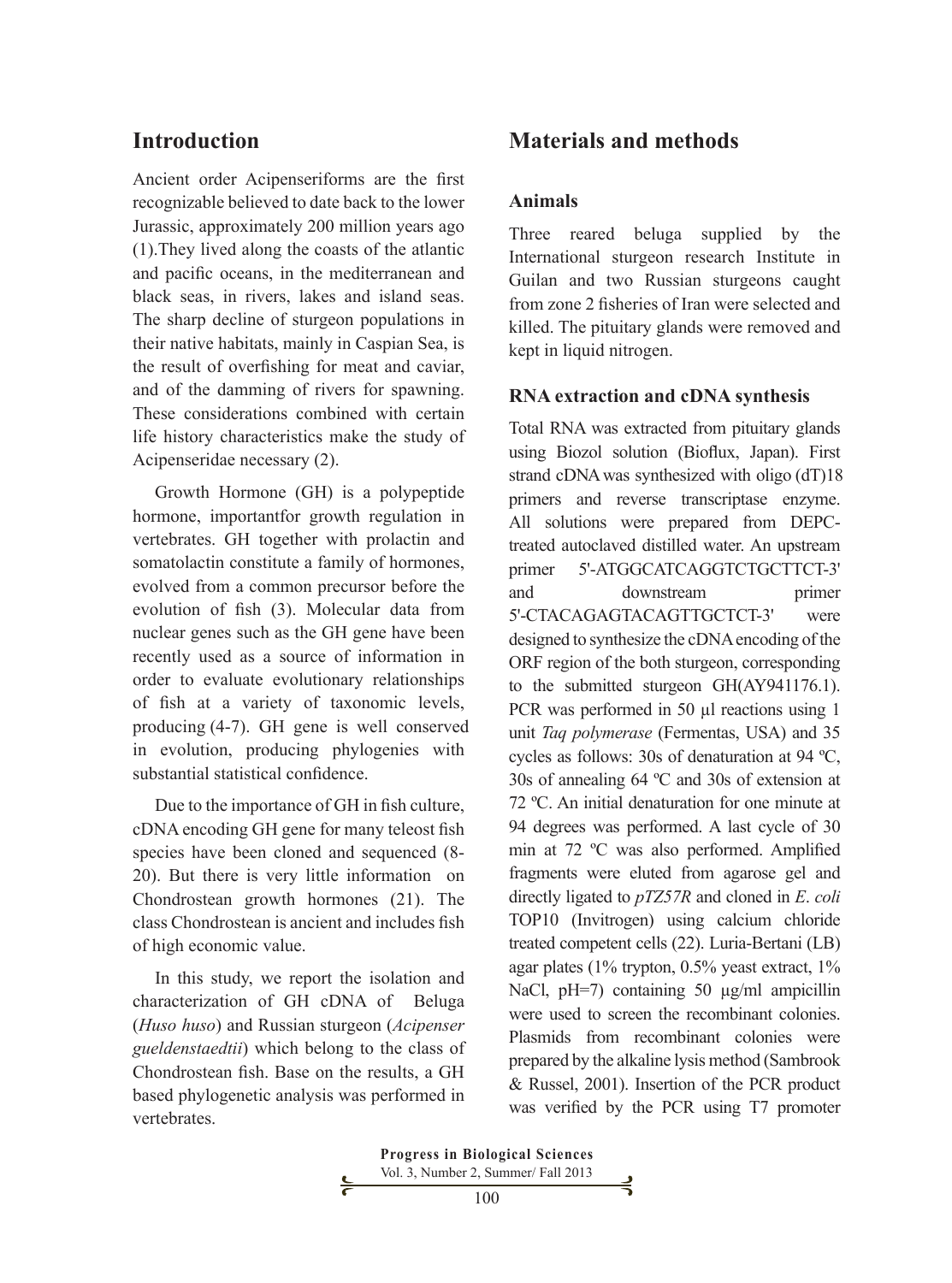and gene downstream primers, agarose gel electrophoresis and sequencing. Nucleotide and translated amino acid sequences were analyzed using BLASTN and BLASTP (GenBank, NCBI, http://www.ncbi.nlm.nih.gov). The signal peptide and putative cleavage sites were detected using the SignalP (http://www.cbs.dtu. dk/services/SignalP). N glycosylation sites were prognosticated by searching the Asp-Xaa-Ser/ Ther motif (http://www.cbs.dtu.dk/services/ NetNGlyc). The DNA sequence deposited in the GenBank database(HQ166628.1).

### **Data analysis**

#### **Phylogenetic analysis**

Several growth hormone sequences were extracted from NCBI (http://www.ncbi.nlm.nih. gov). Sequences were aligned using Clustalw X (Thompson *et al*, 1997) and phylogenetic analysis was performed using MEGA4 (kimura 2 parameter type) for the construction of the distance matrices, NEIGHBOR (Neighbor-Joining) for the generation of 1000 phylogenetic trees (http://www.megasoftware.net/).

# **Results**

#### **Husohuso growth hormone cDNA sequence**

The complete cDNA (645bp) and amino acid sequences of GH of *Huso huso* and *Acipenser gueldenstaedtii* are presented, respectively, in Figures 1 and 2. The cDNA sequences contain an ORF of 645 nucleotides that encode 214 amino acid residues. Based on homology withthe signal peptide of other fish GHs, and also results of the Signal P software, the **Figure 1-1-** Huso husband and the deduced amino according to the deduced amino according to the deduced amino according to the deduced amino according to the deduced amino ac cleavage site of signal peptide was predicted **sequence of the hormone**. to be located between amino acids 24 and 25.

The GH hormones exhibit typical GH features such as having four cystein residues capable of forming two disulfide bonds that are assumed to contribute to the tertiary structure of the hormone molecule, a single tryptophan residue, and stretches of amino acids highly conserved in all known GHs. There is only one Asn-Xaa-Thr motif in both GH amino acid sequences at the C terminus region which is a potential site for N- linked glycosylation. The mature form of both GHs contains 190 amino acid residues starting with a tyrosine.

| 1 atggcatcaggtctgcttctgtgtccagtgctgctggttatattg   |  |  |  |
|---------------------------------------------------|--|--|--|
| MASGLLLCPVLLVIL                                   |  |  |  |
| 46 ctggtctcccctaaagagtctggggcctaccctatgattccacta  |  |  |  |
| L V S P K E S G A Y P M I P L                     |  |  |  |
| 91 tecagtetttteacaaacgetgtgeteagagcacagtacetacac  |  |  |  |
| SSLFTNAVLRAQYLH                                   |  |  |  |
| 136cagcttgctgcagacatttacaaagatttcgagcgtacctatgtt  |  |  |  |
| Q L A A D I Y K D F E R T Y V                     |  |  |  |
| 181ccagatgagcaacgtcactccagcaaaaactccccgtcagcattc  |  |  |  |
| PDEQRHSSKNSPSAF                                   |  |  |  |
| 226tgctactctgagaccatccctgctcccactggcaaagatgaggcc  |  |  |  |
| *C Y S E T I P A P T G K D E A                    |  |  |  |
| 271 caacagcgatcagacgtggagctgcttcagttttccctggctctc |  |  |  |
| Q Q R S D V E L L Q F S L A L                     |  |  |  |
| 316 atccagtcctggattagtcccctgcagtccctgagccgtgttttc |  |  |  |
| I Q S W I S P L Q S L S R V F                     |  |  |  |
| 361 accaatagcctggtgttcagcacctccgaccgagtgtttgagaaa |  |  |  |
| TNSLVFSTSDRVFEK                                   |  |  |  |
| 406 ctgaaagatctggaggaaggcattgtggctctcatgagggatctg |  |  |  |
| LKDLEEGIVALMRDL                                   |  |  |  |
| 451 ggggaaggcggtttcggaagttctactttgctgaagctcacttat |  |  |  |
| GEGGFGSSTLLKLTY                                   |  |  |  |
| 496 gataagtttgatgtcaacctaagaaacgatgatgctttgtttaaa |  |  |  |
| D K F D V N L R N D D A L F K                     |  |  |  |
| 541 aattatgggcttttaagctgttttaagaaagatatgcacaaagta |  |  |  |
| NYGLLS *CFKKDMHKV                                 |  |  |  |
| 586 gagacgtacctgaaagtgatgaaatgcagacgttttgtggagagc |  |  |  |
| ETYLKVMK *CRRFVES                                 |  |  |  |
| 631 aactgtactctgtag 645<br>N *C T L               |  |  |  |
|                                                   |  |  |  |

 $\frac{1}{2}$  arrow  $\frac{1}{2}$  **Figure 1. Complete nucleotide sequence of the GH** hogy **cDNA** of sturgeon *Huso huso* and the **deduced amino acid sequence of the hormone.** 

> **Note. The arrow indicates the probable site for cleavage of signal peptide. The cyctein residues in the mature hormone are show with asteriks. The potential glycosilation site is underlined.**

| Phylogenetics of growth hormone gene of |  |
|-----------------------------------------|--|
| Huso huso and Acipenser gueldenstaedtii |  |
| 101                                     |  |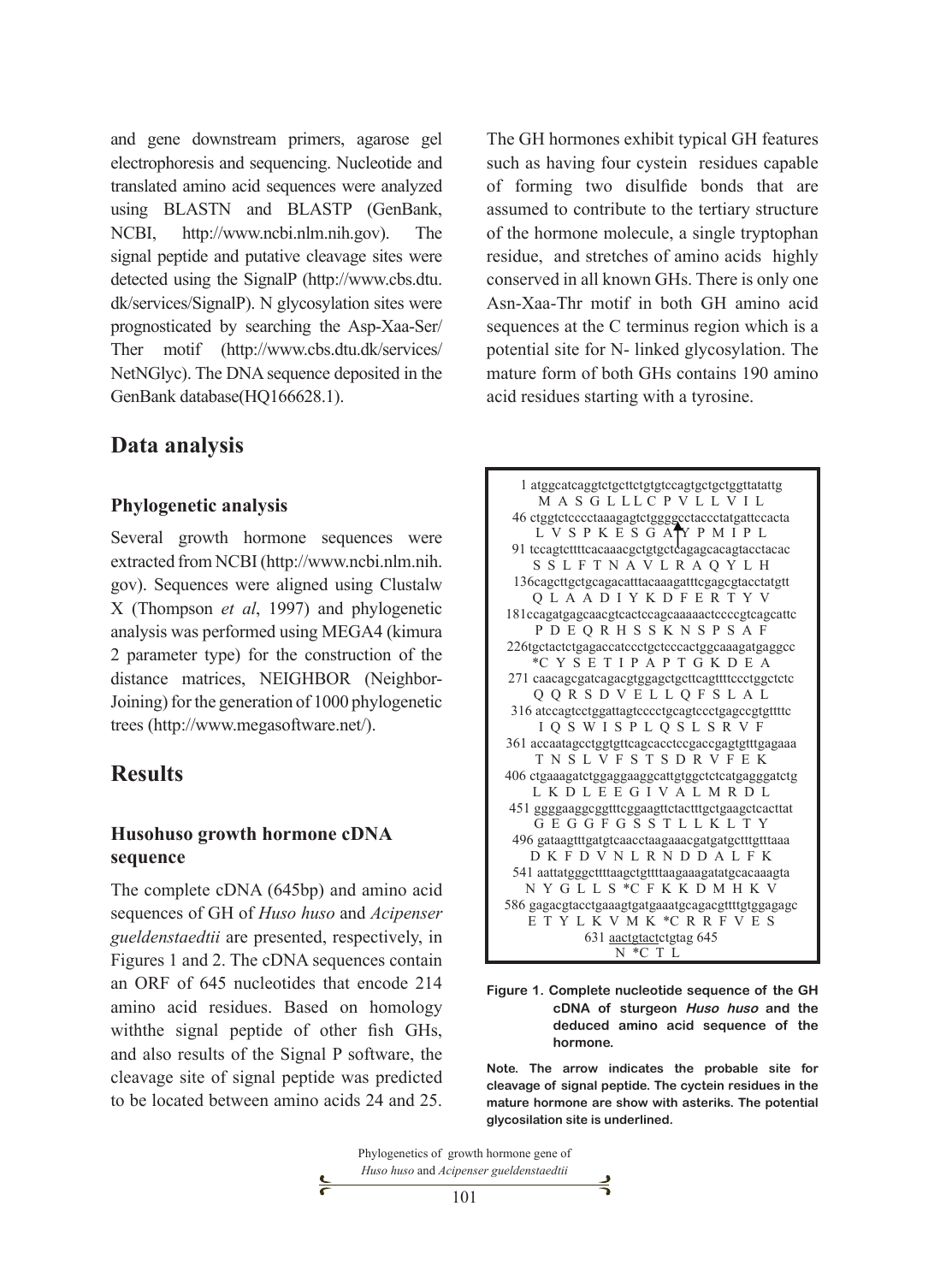atggcatcaggtctgcttctgtgtccagtgctgctggttatattgctggtctcccctaaa M A S G L LL C P V L L V I L L V S P K gagtctggggcctaccctatgattccactatccagtcttttcacaaacgctgtgctcaga E S GLA Y P M I P L S S L F T N A V L R gcacagtacctacaccagcttgctgcagacatttacaaagatttcgagcgtacctatgtt A Q Y L H Q L A A D I Y K D F E R T Y V ccagatgagcaacgtcactccagcaaaaactccccgtcagcattctgctactctgagacc P D E Q R H S S K N S P S A F C\* Y S E T atccctgctcccactggcaaagatgaggcccaacagcgatcagacgtggagctgcttcag I P A P T G K D E A Q Q R S D V E L L Q ttttccctggctctcatccagtcctggattagtcccctgcagtccctgagccgtgttttc F S L A L I Q S W I S P L Q S L S R V F accaatagcctggtgttcagcacctccgaccgagtgtttgagaaactgaaagatctggag T N S L V F S T S D R V F E K L K D L E gaaggcattgtggctctcatgagggatctgggggaaggcggtttcggaagttctactttg E G I V A L M R D L G E G G F G S S T L ctgaagctcacttatgataagtttgatgtcaacctaagaaacgatgatgctttgtttaaa L K L T Y D K F D V N L R N D D A L F K aattatgggcttttaagctgttttaagaaagatatgcacaaagtagagacgtacctgaaa N Y G L L S C\* F K K D M H K V E T Y L K gtgatgaaatgcagacgttttgtggagagc<u>aactatact</u>ctgtag V M K C\* R R F V E S N C\* T L 100 C. auratus(DQ350437) H. molitrix(X60475) S. meridionalismeridionalis(AF530481) 8 B Y B O M 93

**Figure 2. Complete nucleotide sequence of complete indicates the postion residue of the condition residues in the cycle** sturgeon Acipenser gueldenstaedtii and the deduced amino acid sequence of the hormone. The arrow indicates the possible site for cleavage of signal peptide. The cyctein residues in the mature hormone are asterisked. The potential glycosilation **site is undelined.** saas oogaonoo o O. aries(S50877)

#### (Fig. 2) Complete nucleotide sequence of sturgeon *Acipenser gueldenstaedtii* and the deduced amino acid sequence  $\mathbf A$ 83 <del>| C</del>. auratus(DQ350437)<br><sup>93</sup> | ∟C. cuvieri(AF389237) They demonstrate the genetic relationship among vertebrates. The tree was constructed by the neighbor- $\sum_{i=1}^{\infty}$  parsimonent parameter. parameter. Bootstrap consensus values values values values values values values values values values values values values values values values values values values values values value  $\frac{96}{100}$  replications was chosen for the use of the use of the use of the use of the use of the use of the use of the use of the use of the use of the use of the use of the use of the use of the use of the use of the C. auratus(DQ350437) C. cuvieri(AF389237) C. carpio(M27000) molitrix(X60475) P. promelas(AY643399) - H. fossilis(AF147792) P. fulvidraco(DQ112163) S. meridionalismeridionalis(AF530481)  $\mathcal{L}_{\text{S. } \text{asotus(AY157496)}}$  O. mykissgairdneri(M24683) S. salar(X14305) T. trichopterus(AF157633)  $\leq$ S. aurata(U01301) O. mossambicus(AF033805) A. japonica(M24066)  $\mathcal{A}_{\mathsf{A}}$ . anguilla(AY148493) R. norvegicus (V01237) O. aries(S50877) R. catesbeiana (S52027) Acipgueldenstaedtii  $\mathcal{F}$  H. huso(HQ166628) - H. sapiens(V00520) R. quelen(EF101341) 100 100 100 80 100 99 100 95 73 68 71 100 55 63 85 98 93 88 73 100 0.1 A B  $\overline{\phantom{0}}$  C. auraius<br>
C. cuvieri(AF389237) C. carpio(M27000) .<br>- C. catla (AY053361) H. molitrix(X60475) P. promelas(AY643399) D. rerio(AY286447) H. fossilis(AF147792) S. meridionalismeridionalis(AF530481) O. mykissgairdneri(M24683) O. masou(X59762) S. salar(M21573) T. trichopterus(AF157633) S. aurata(U01301) O. mossambicus(AF033805) A. japonica(M24066) 100 A. anguilla(AY148493) Acipensergueldenstaedtii 100 Acipensergueidenst<br>H. huso(HQ166628) O. aries(S50877) R. norvegicus (V01237) S. scrofa(NM213869) - H. sapiens(V00520) R. quelen(EF101341) - C. gariepinus(AF416488) 68 100 100 82 100 79 100 95 100 100 59 96 100 100 91 94 98 0.05

**Phylogenetic analysis**

in Figure 3.

The species whose GH sequences were compared in the analysis and the accession numbers of the sequences used are presented in Table 1.

**Figure 3. Phylogenetic analysis A** and analysis **A** and a sequence sequence in the sequence of selected growth **hormone nucleotide sequences A and amino acid residues B. They demonstrate the genetic relationship among vertebrates.** The tree was constructed values of the maximum- particularly wertebrates. The tree was constructed **by the neighbor-joining and maximumparticle which can be defined was well** the non-tree constructions was parsimony method employing Kimura 2 **parameter. Bootstrap consensus values are indicated in the nodes. The use of 1000 replications was chosen for tree construction**  Results of phylogenetic analysis are presented amino acid residues B. They demonstrated amino acid residues B. They demonstrated

> **Progress in Biological Sciences** Vol. 3, Number 2, Summer/ Fall 2013 102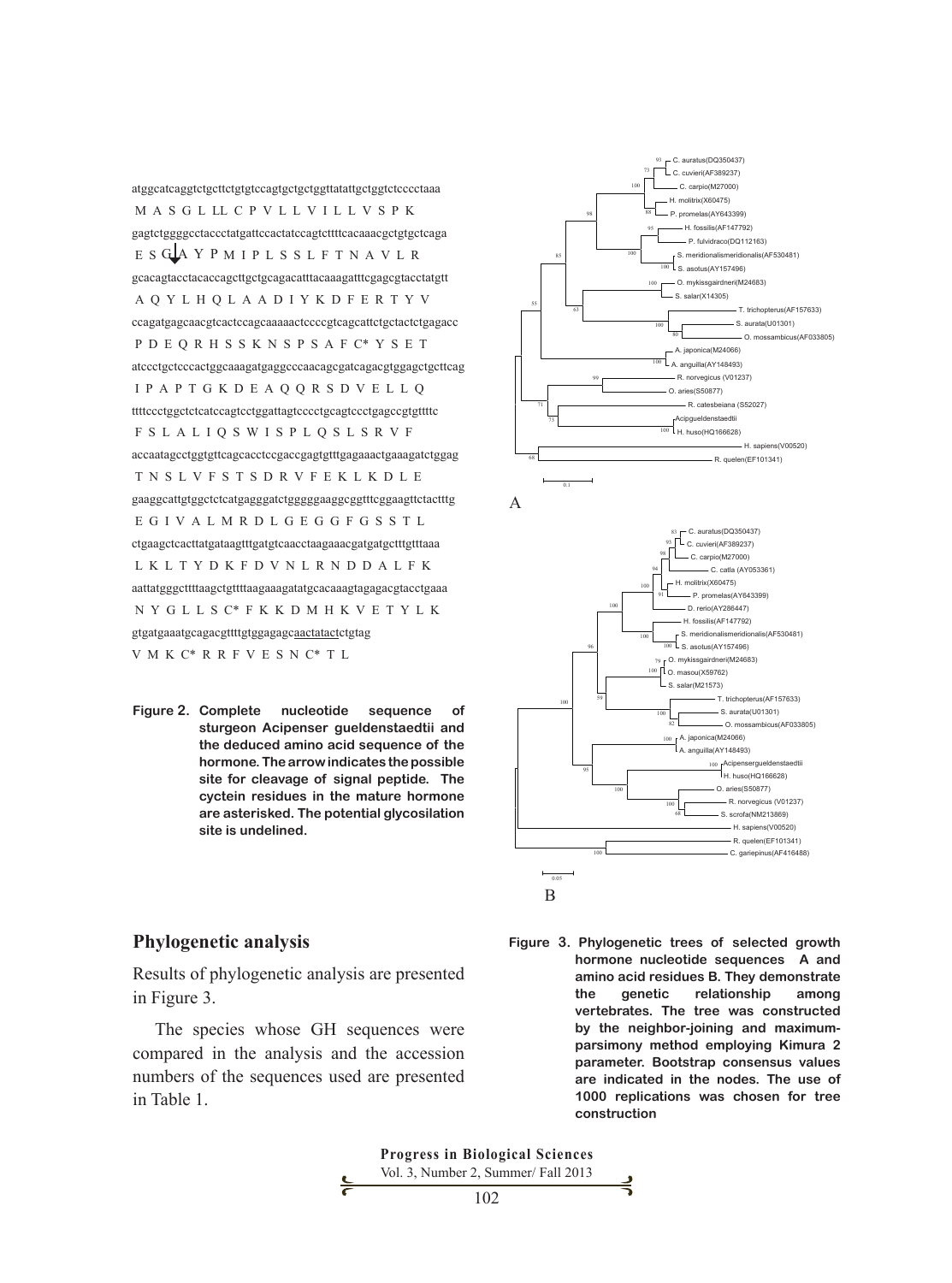| No. | Species                    | Accession no. |
|-----|----------------------------|---------------|
| 1   | Danio rerio                | AY286447      |
| 2   | Cyprinus carpio            | M27000        |
| 3   | Spaurus aurata             | U01301        |
| 4   | Tricogaster trichopterus   | AF157633      |
| 5   | Anguilla japonica          | M24066        |
| 6   | Anguilla anguilla          | AY148493      |
| 7   | Hypophthalmichthysmolitrix | X60475        |
| 8   | Carassius aurata           | DQ350437      |
| 9   | Calta calta                | AY053361      |
| 10  | Clariasgariepinus          | AF416488      |
| 11  | Salmo salar                | M21573        |
| 12  | Onchorinchus keta          | X59762        |
| 13  | Onchorinchus mykiss        | M24683        |
| 14  | Carassius cuvieri          | AF389237      |
| 15  | Heteropneustes fossili     | AF147792      |
| 16  | Paramisgurus dabryanus     | DO350432      |
| 17  | Rattus norvegicus          | V01237        |
| 18  | Ovisaries                  | S50877        |
| 19  | Sus scorfa                 | NM213869      |
| 20  | Homo sapiens               | V00520        |
| 21  | Silurus meridionalis       | AF530481      |
| 22  | Silurus asotus             | AY157496      |
| 23  | Rhamdia quelen             | EF101341      |
| 24  | Pimephalespromelas         | AY643399      |

**Table 1. GH nucleic acid sequences of vertebrate extracted from NCBI and ensemble**

# **Discussion**

This paper describes the molecular cloning, sequence analysis and phylogenetic relationship of sturgeon species *Huso huso*  and *Acipenser gueldenstaedtii* GH cDNAs. Despite of a a few deletions and insertions, GH is a significantly conserved protein. The molecule is composed of four conserved regions and four variable regions which are likely to be functionally important. Since the

gene GH is a highly conserved protein, it is a good tool for analysis of distantly related species.

The GH nucleic acid and amino acid residues of Beluga and Russian sturgeon had the highest similarity to GH sequences of mammals. These results suggest that the Beluga and Russian sturgeons are primitive fishes that are genetically closer to mammals than to bony fish. The phylogenetic analysis showed that the Beluga and Russian sturgeon GH sequences are more similar to non-fish vertebrate sequences than to sequences of other fish. Like most other species, the GH of the sturgeon species has four cystein residues; 5 cystein residues have been reported in goldfish (19) and in other Cyprinidae (17). These cystein residues participated in formation of 2 disulfide bonds, which have an important role in the biological activity of the hormone (16). There is also a putative glycosylation site in Beluga and Russian sturgeon GH. It has been demonstrated that N linked glycosylation site can serve as a signal for protein transport to the cell surface (23). The Russian sturgeon is a tetraploid (2n=240) and Beluga is a diploid  $(2n=120)$   $(24-29)$ . Despite the ploidy of the species, only one cDNA sequence type has been cloned. This result implies that there is only one gene copy for GH in these organisms.

The sequences obtained suggest that the Beluga and Russian GH are more similar to the GH of mammals than to that ofother bony fish.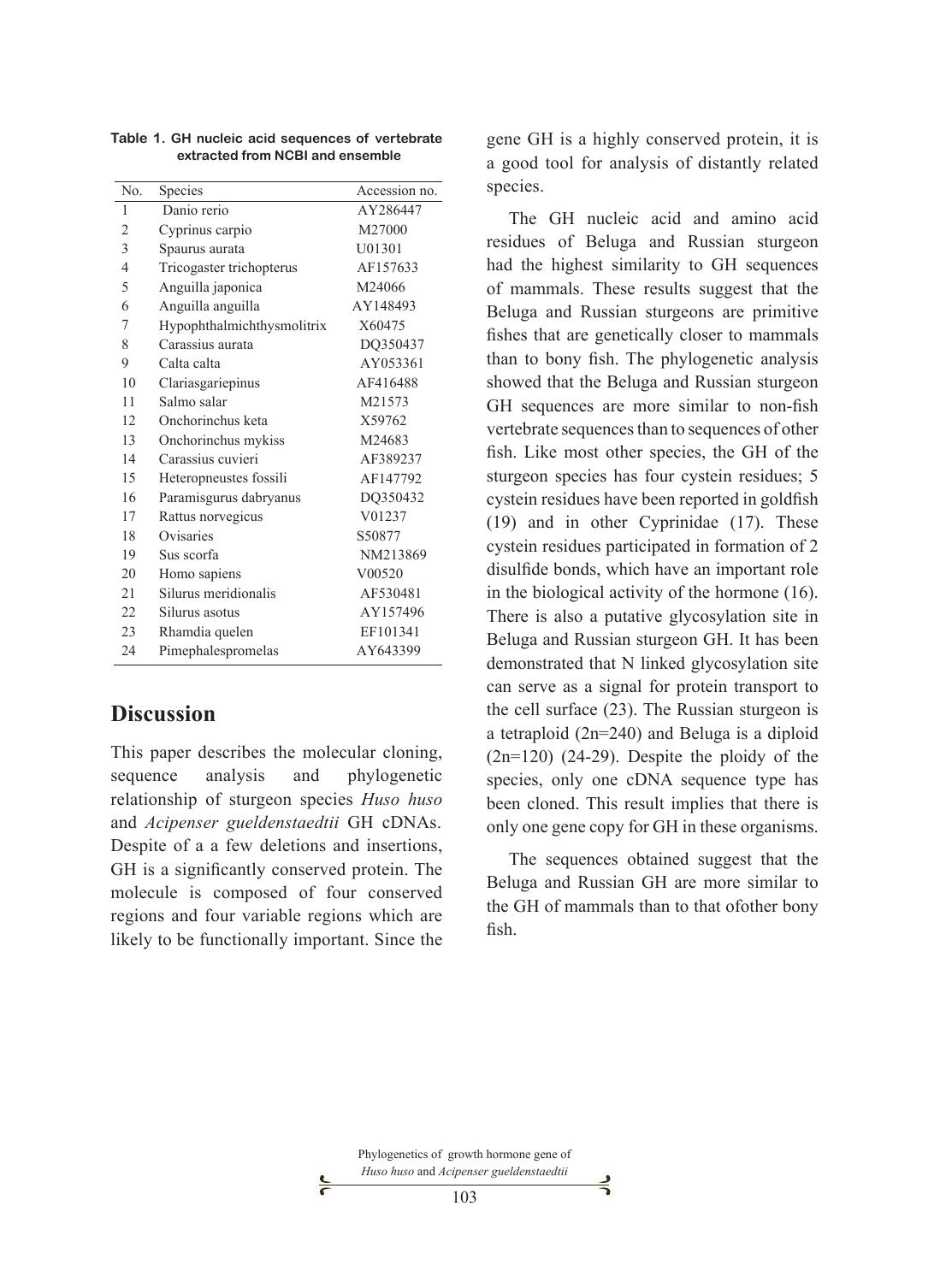# **REFERENCES**

- 1. Grande, l., Bemis, W.E. (1991) Osteology and phylogenetic relationships of fossil and recent paddlefishes (polyodontidae) with comments on the interrelationships of Acipenseriformes.*J. Vertebr. Paleontol*.,**11**, 1-121.
- 2. Krieger, J., Hett, A.K., Euerst, P.A., Atryukhin, E., Ludwig. A. (2007) The molecular phylogeny of the order Acipenseriforms. *J. Appl. Ichthyol*., **24**, 36-45.
- 3. Kawaushi, H., Yasuda, A. (1989) Evolutionary aspects of growth hormone from non mammalian species. In: Muller EE, Cocchi D, Locatelli V (eds) Advances in growth hormones and growth factor research. Pythagora Press, Rome/Milan and Springer Verlag and Berlin. 51-68.
- 4. Bernardi, G., D'Onofrio, G., Caccio, S., Bernardi, G.(1993) Molecular phylogeny of bony fishes, based on the amino acid sequence of the growth hormone. *J. Mol. Evol*., **37**, 644-649.
- 5. Rubin, D.A., Dores, R.M. (1994) Cloning of a growth hormone from a primitive bony fish and its phylogenetic relationship. *J. Gen. Comp. Endocrinol*. **95**, 71-83.
- 6. Rubin, D.A., Dores, R.M. (1995) Obtaining a more resolute teleost growth hormone phylogeny by the introduction of gaps in sequence alignment.*Mol. Phylo. Genet. Evol*., **4**, 129-138.
- 7. Clements, M.D., Bart, H.L., Hurley, D.L. (2004) Isolation and characterization of two distinct growth hormone cDNAs from the tetraploid small mouth buffalo fish (*Ictiobus bubalus*). *Gen. Comp. Endocrinol*.,**136**, 411-418.
- 8. Momota, H., Kosugi, R., Hiramatsu, H., Ohgai, H., Hara, A., Ishioka, H. (1988) Amino acid sequence of flounder growth hormone deduced from a cDNA sequence. *Nucleic Acid Res*., **16** ,10362.
- 9. Saito, A., Sekine, S., Komatsu ,Y., Sato, M., Hirano, T., Itoh, S. (1988) Molecular cloning of eel growth hormone cDNA and its expression in *Escherichia coli. Gene*, **73**, 545-551.
- 10. Sato, N., Watanabe, K., Murata, K., Sakaguchi, M., Kariya, Y., Kimura, S., Nonaka, M., Kimura , A. (1988) Molecular cloning and nucleotide sequence of tuna growth hormone cDNA. *Biochem. Biophys. Acta*, **949**, 35-42.
- 11. Johansen, B., Johnsen, O.C., Valla, S. (1989) The complete nucleotide sequence of the growthhormone gene from Atlantic salmon (*Salmo salar*). *Gene*, **77**, 317-324.
- 12. Koren, Y., Sarid, S., Ber, R.,Danie, V. (1989) Carp growth hormone: molecular cloning and sequencing of cDNA. *Gene*, **77**, 309-315.
- 13. Martial, J.A. (1989) Molecular cloning and characterization of two forms of trout growth hormone cDNA: expression and secretion of tGH-II by *Escherichia coli*. *DNA*, **8**, 109-117.
- 14. Rentier-Delrue, F., Sewennen,D., Philippart, J.C. (1989) Tilapia growth hormone: molecular cloning of cDNA and expression in *Escherichia coli. DNA*, **8**, 271-8.
- 15. Funkenstein, B., Chen, T.T., Powers, D.A., Cavari, B. (1991) Cloning and sequencing of the gilthead seabream (*Sparusaurata*) growth hormone-encoding cDNA. *Gene*, **103**, 243-247.
- 16. Vestling, M., Murphy, C., Fenselau, C., Chen, T.T.(1991) Disulfide bonds in native and recombinant fish growth hormone. *Mol. Mar. Biol. Biotechnol*., **1**, 73-77.
- 17. Chang, Y.S., Liu, C.S., Huang, F.L., Lo, T.B. (1992) The primary structures of growth hormones of three cyprinid species, bighead carp, common carp and grass carp. *Gen. Comp. Endocrinol*., **87**, 385-393.
- 18. Lemaire, C., Warit, S., Panyim, S. (1994) Giant catfish *Pangasianodon gigas* growth-hormone encoding cDNA: cloning and sequencing by one-side polymerase chain reaction. *Gene*, **149**, 271- 276.
- 19. Law, M.S., Cheng, K.W., Fung, T.K., Chan, Y.H., Yu, K.L., Chan, K.M. (1996) Isolation and

**Progress in Biological Sciences** Vol. 3, Number 2, Summer/ Fall 2013 ⊰ 104